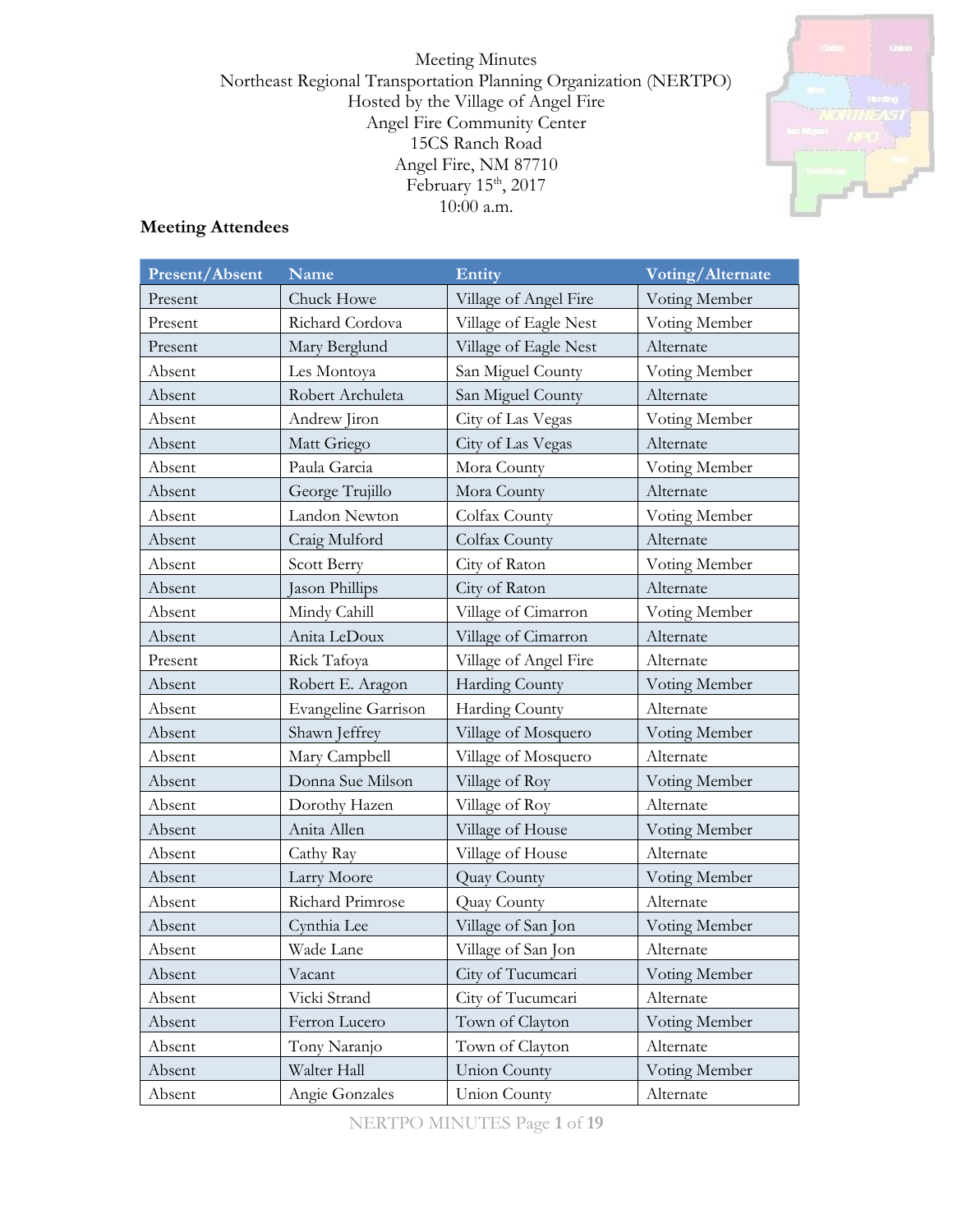|        |                       |                        |               | <b>United</b> |
|--------|-----------------------|------------------------|---------------|---------------|
| Absent | Lee Dixon             | Village of Des Moines  | Voting Member |               |
| Absent | Scott Warner          | Village of Des Moines  | Alternate     | <b>Thomas</b> |
| Absent | None                  | Village of Pecos       | Voting Member |               |
| Absent | None                  | Village of Pecos       | Alternate     |               |
| Absent | Diane Brown           | Village of Folsom      | Voting Member |               |
| Absent | Mike Schoonover       | Village of Folsom      | Alternate     | $-1$          |
| Absent | Mignon Saddoris       | Village of Grenville   | Voting Member |               |
| Absent | Lynn Wiseman          | Village of Grenville   | Alternate     |               |
| Absent | Larry Wallin          | Village of Logan       | Voting Member |               |
| Absent | <b>Russell Feerer</b> | Village of Logan       | Alternate     |               |
| Absent | Timothy P. Dodge      | City of Santa Rosa     | Voting Member |               |
| Absent | Charles Garcia        | City of Santa Rosa     | Alternate     |               |
| Absent | George Dodge Jr.      | Guadalupe County       | Voting Member |               |
| Absent | Monica Abeyta         | Guadalupe County       | Alternate     |               |
| Absent | Fernando Garcia       | Town of Springer       | Voting Member |               |
| Absent | Sam Blea              | Town of Springer       | Alternate     |               |
| Absent | Don Flynn             | Village of Maxwell     | Voting Member |               |
| Absent | Joanna Taylor         | Village of Maxwell     | Alternate     |               |
| Absent | Laudente Quintana     | Village of Wagon Mound | Voting Member |               |
| Absent | Nora Sanchez          | Village of Wagon Mound | Alternate     |               |

## **New Mexico Department of Transportation (NMDOT) and Planners**

Paul Sittig – Government-to-Government Liaison David Trujillo – NMDOT District IV Engineer Heather Sandoval – NMDOT District IV Assistant Engineer of Engineering John Herrera – NMDOT District IV Local Government Road Fund (LGRF) Coordinator Damian Segura – NMDOT Civil Rights Bureau Dolores Gonzales – North Central New Mexico Economic Development District (NCNMEDD) Vincent Soule – Eastern Plains Council of Governments (EPCOG)

### **Guests**

Will Duran – NM Motor Vehicle Department (MVD) Jerry P. Valdez – NM MVD Carl Abrams – HDR Inc. John Montoya – Wilson & Company Samantha Sandoval – San Miguel County Richard Runyon – Dennis Engineering Company Tracy Orr – Village of Angel Fire Amos Torres – Village of Angel Fire Ralph Lopez – City of Tucumcari Fabian Mascarenas– Village of Angel Fire Terry Cordova – Village of Angel Fire Bret Wier – Village of Angel Fire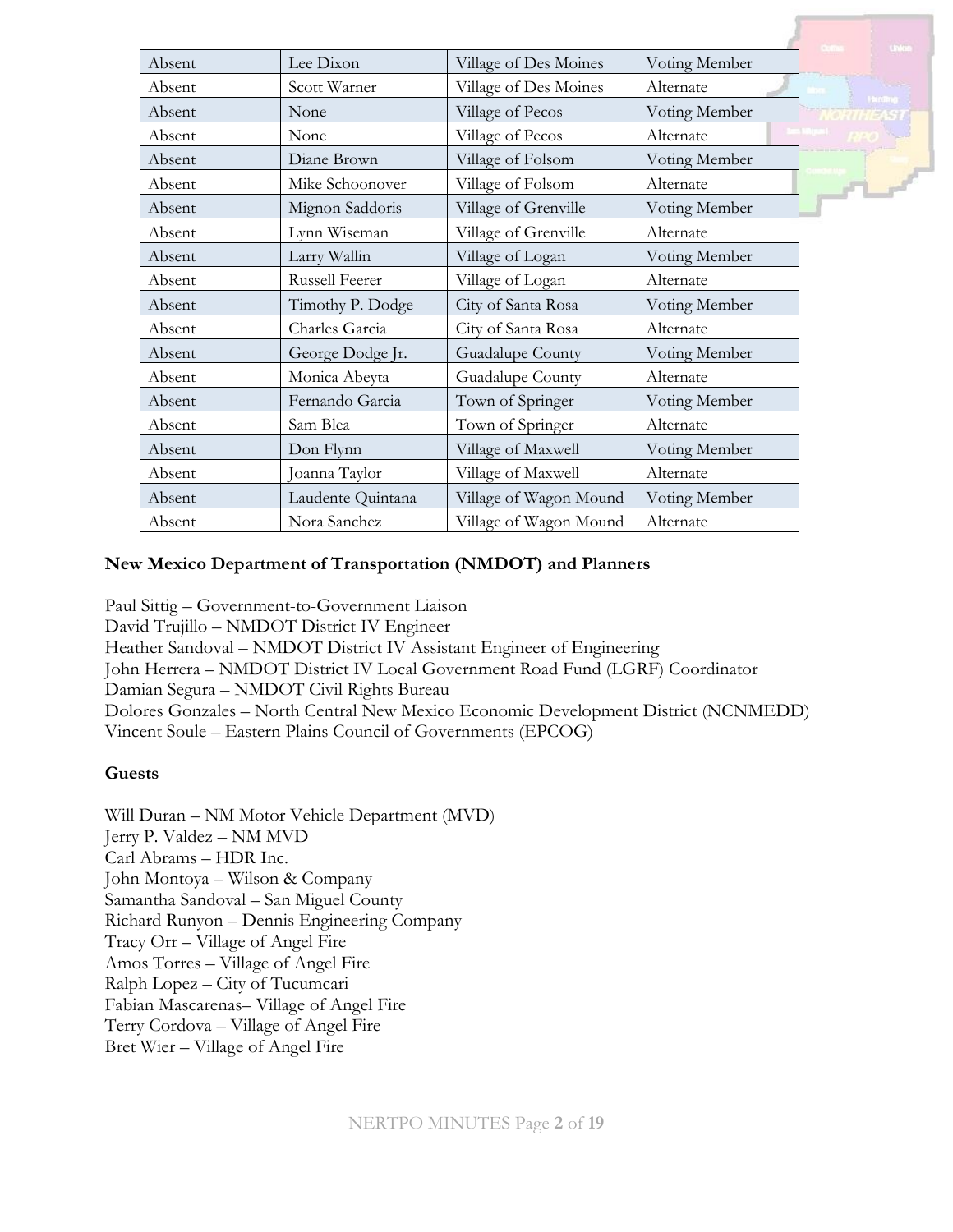# **I. Call to Order**

The Meeting was called to order at 10:18 AM by Chairman Richard Cordova.

# **II. Pledge of Allegiance/New Mexico State Flag**

The Pledge of Allegiance and the salute to the New Mexico State Flag was led by Vice-Chairman Chuck Howe.

### **III. Welcome**

Chairman Richard Cordova welcomed everyone to the Village of Angel Fire. Chuck Howe welcomed all to Angel Fire. Mr. Howe indicated that the Village of Angel Fire will host again in the summer. Mr. Howe stated that he asked everyone to come up today because they still have snow and it's still good skiing, and commented if anyone brought their skis or wanted to rent skis and stay over, they would love to have us. Mr. Howe commented on how he appreciated everyone coming and stated they will bring us back this summer when the grass is green and encouraged everyone to bring their fishing poles and enjoy that part of town.

Individual introductions were conducted by all in attendance.

## **IV. Approval of Agenda**

Due to a lack of quorum, no action was taken.

**V. Approval of Minutes** (November  $16<sup>th</sup>$ , 2016 – City of Las Vegas)

Due to lack of quorum, no action was taken.

## **VI. NMDOT District Four Update/ NMDOT Staff** (Mr. David Trujillo-District Four Engineer and Staff)

David Trujillo gave the following report:

**EXECUTE:** District IV is in the middle of their winter maintenance operations. Mr. Trujillo stated they had a big storm that lasted into Monday and Tuesday. Commented that they have approximately 200,000 pass miles throughout District IV and approximately 1.2 million which includes labor costs, equipment and materials. They have been very busy. Angel Fire and Eagle Nest is out every weekend, as well as La Cueva Patrol and Homan Hill area. The other patrols are a hit and miss, but Raton has been busy. De Moines and Clayton also but the further south you go it's been hit and miss. Been racking up the past miles and see what the rest of this month and March and April will bring. Mr. Trujillo stated that it's the budgets that get affected. The more snow and material they must put out determines their how their budget looks going forward.

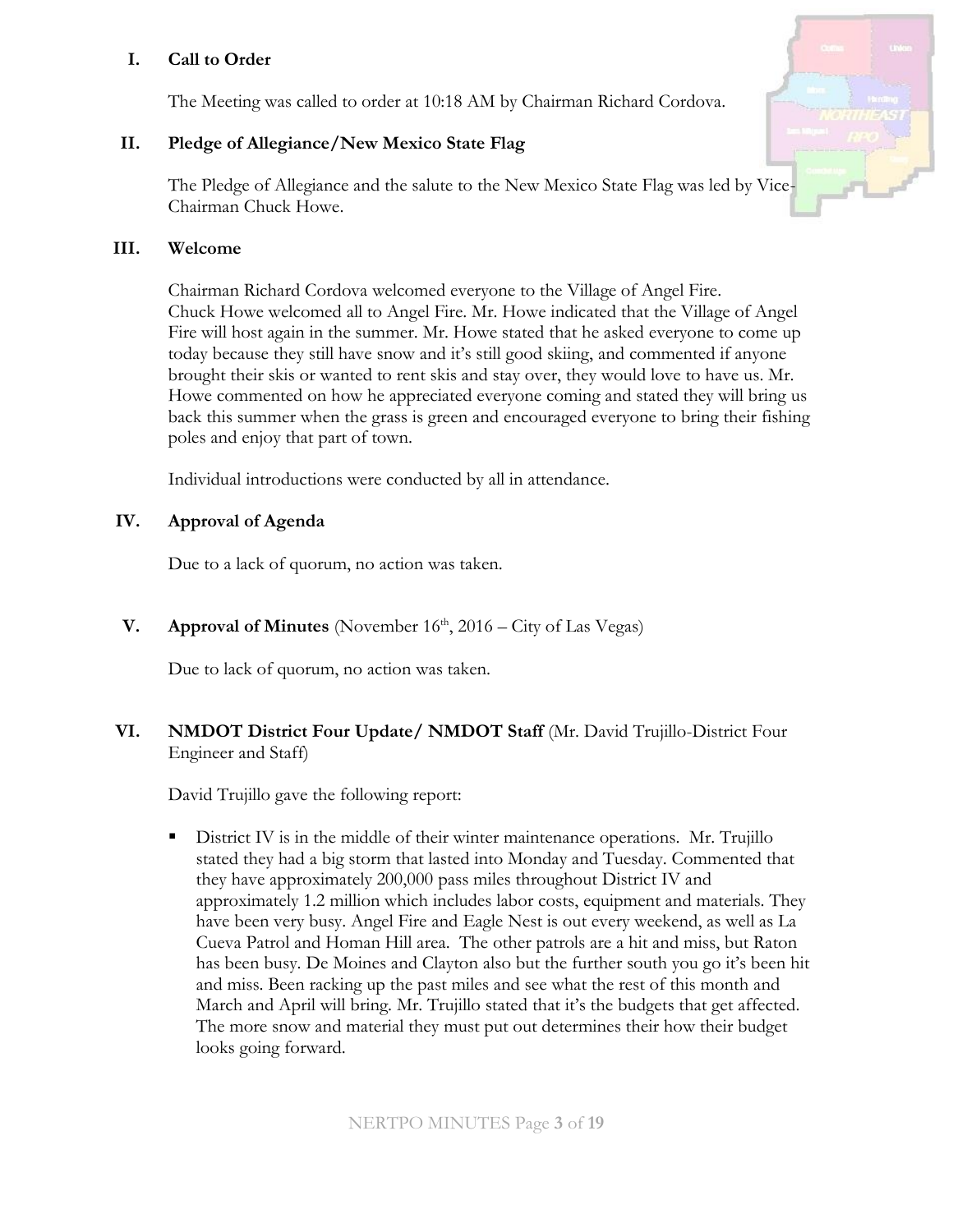- **EXECUTE:** Mr. Trujillo stated on February 2, 2017 The House Transportation and Public Works Committee, all the 6 NMDOT Districts gave presentation in front of this committee. They reported on their budgets and projects.
- March  $10^{\text{th}}$  is "Transportation Day" and NMDOT Districts will be there.
- Mr. Trujillo reported only 1 project active in the Canyon, #434. Stated this project has not gone into winter suspension and lot of work has been done on this project. Mr. Trujillo commented that no temperature sensitive items for this project. A lot of rock scaling and rock excavating. They are micro-pilling for the bridge abutments. Put in 3 box culverts, drainage work and the project has progressed nicely. The bridges should go quickly once the weather warms up. The rest of the projects are on winter suspension.

| CN 4100111/4101080        | Partial Suspension 12/12/16                 |
|---------------------------|---------------------------------------------|
| Northern Mountain         | 1-25 South 1/C & 1-25 MP 450.232 to 454.294 |
| Road Re-Con/Cable Barrier | Colfax County                               |
| John Duran                | 575-445-9553                                |
| Percent Time:             | 143%                                        |
| Percent Money:            | 78%                                         |
| Original Contract:        | \$9,996,752                                 |
| <b>Revised Contract:</b>  | \$10,920,198                                |

**Comments:** Subcontractor San Bar is on the project placing permanent signs. PM isin the process of drafting a prior approval for a revised request for additional days as it relates to extra dirt work from 76 to 120 days.

| <b>CN 4101220</b>               | Partial Suspension 11/10/16           |
|---------------------------------|---------------------------------------|
| Hasse Contracting Company, Inc. | 1-25 MP 387.96, MP 440, and MP 450.15 |
| Bridge Rehabilitation           | Colfax & Mora County                  |
| John Duran                      | 575-445-9553                          |
| Percent Time:                   | $0\%$                                 |
| Percent Money:                  | $0\%$                                 |
| Original Contract:              | \$1,043,418                           |
| <b>Revised Contract:</b>        | \$1,043,418                           |

**Comments:**Contractorinstalled BOP/EOP signing. Contractorwas advised that the sign sheeting being usedwas incorrect and all construction signing must have Type VIII sheeting or greater. All signing will be replaced.

| <b>CN 4101250</b>                       | Partial Suspension 11/10/16 |
|-----------------------------------------|-----------------------------|
| Fisher Sand & Gravel                    | 1-25 MP 442.1 to 448.5      |
| Roadway Rehabilitation & Reconstruction | Colfax County               |
| John Duran                              | 575-445-9553                |
| Percent Time:                           | $0\%$                       |
| Percent Money:                          | $0\%$                       |
| Original Contract:                      | \$5,700,000                 |
| Revised Contract:                       | \$5,700,000                 |

**Comments:** No project activity to report. Project is on Partial Suspension. Contractor is crushing for the project.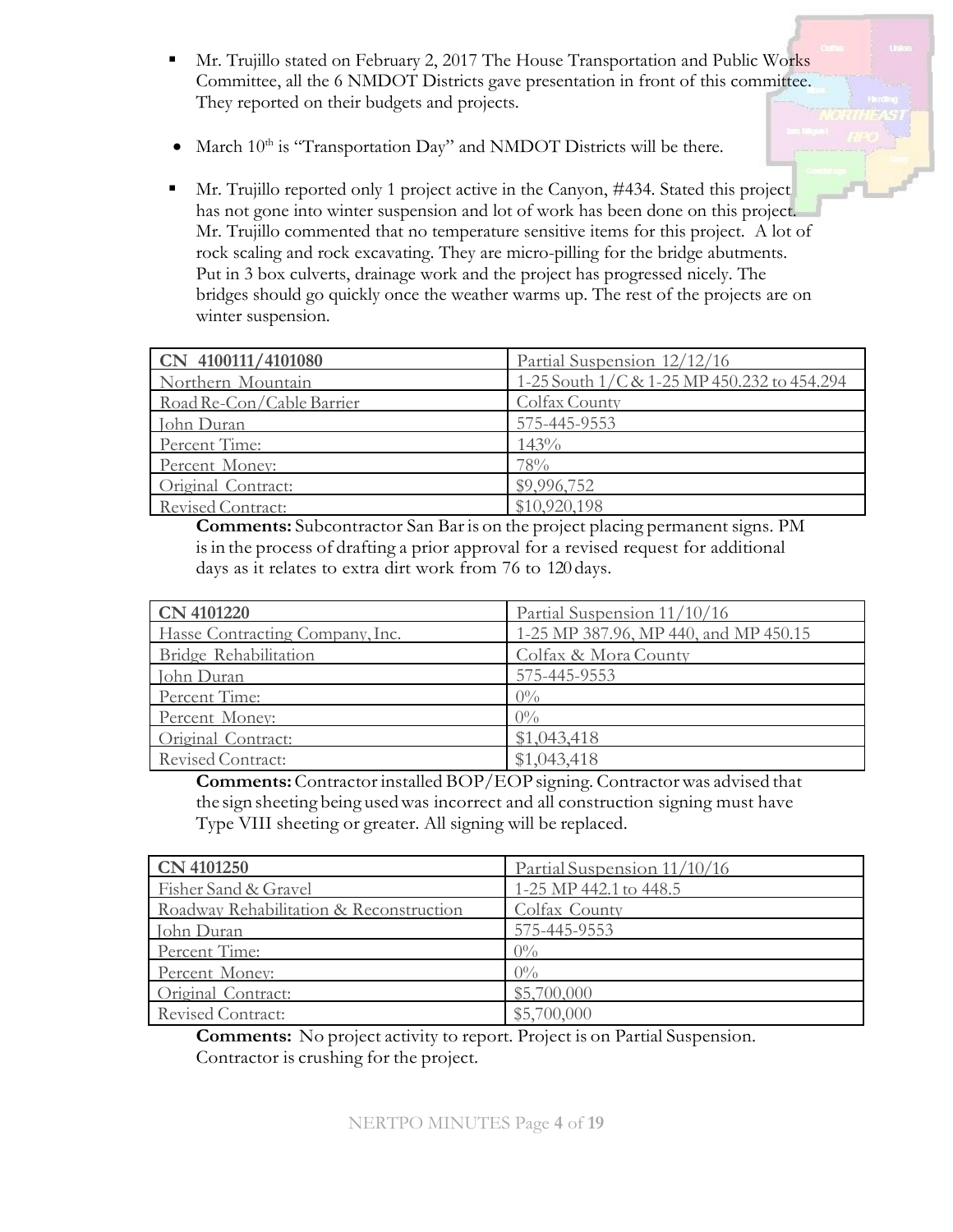| <b>CN 4101090R</b>       | Partial Suspension 12/7/16    |                |
|--------------------------|-------------------------------|----------------|
| Northern Mountain        | 1-25 MP 450.264 to MP 455.149 | <b>Mariana</b> |
| Fencing & Signalization  | Colfax County                 |                |
| John Duran               | 575-445-9553                  |                |
| Percent Time:            | $0\%$                         |                |
| Percent Money:           | $0\%$                         |                |
| Original Contract:       | \$2,664,906                   |                |
| <b>Revised Contract:</b> | \$2,664,906                   |                |

**Comments:** Project is on Partial Suspension. A meetingwas heldwith Marilyn Valdez, and Juan Rael to discuss material for fence posts. Prices for old drill stem pipe versus new drill stem pipe are currently being researched.

| <b>CN 4101140R</b>                      | Partial Suspension 11/28/16   |
|-----------------------------------------|-------------------------------|
| Hasse Contracting Co. Inc.              | NM 456 MP 24.000 to MP 24.500 |
| Roadway Rehabilitation & Reconstruction | Union County                  |
| PaulTodd Gonzales                       | 575-374-9517                  |
| Percent Time:                           | 73%                           |
| Percent Money:                          | 74%                           |
| Original Contract:                      | \$3,081,602                   |
| Revised Contract:                       | \$3,056,616                   |

**Comments:** The project is on Partial Suspension. Contractor only performed TC and SWPPP management and maintenance this past week. Outlook for week of 2/13/17: No work scheduled.

| $2/13/1$ : No work scheduled. |                                  |
|-------------------------------|----------------------------------|
| CN 4100381                    | Construction Start Date 9/21/16  |
| El Terrero Construction       | NM 434 MP 17.24 to MP 19.66      |
| Roadway Recon & Drainage      | Covote Creek Canyon Mora County  |
| Anthony Martinez              | 505-454-3692                     |
| Percent Time:                 | 33%                              |
| Percent Money:                | $42\%$                           |
| Pending Change Orders:        | #4 Adj. to Final Quant. #5 GRT's |
|                               | (pending)                        |
| Original Contract:            | \$8,229,113                      |
| Revised Contract:             | \$8,289,113                      |

**Comments:** The Contractor will continue installation and backfilling of CMP on mainline, breaking native stone for rip rap and Gabion Baskets, placement of erosion pads at different structures, will continue placement of concrete wall barrier over the aluminum box at 192+45, will complete aluminum box at STA 223+29 by placing base course, reset impact attenuators to open to traffic, and begin removal of detour. Contractor will also continue breaking down and hauling excavated rock to the approved location (MM 24). Contractor will work on setting forms, placing

reinforcing bar, and pouring for micro pile cap at STA210+19 BR 9724 Abutment 2 and STA216+60 at BR 9725 Abutment 2. Subcontractor Albuquerque Fence Co.will continue working on placement of 4 ft. barbed wire fence on ROW. Subcontractor Schnabel will begin Bridge micro piles at Abutment 1on Bridge 9725. Subcontractor Apex Rockfall Mitigation will continue placement of wire mesh and installing rock bolts between STA 103 and STA 105+20.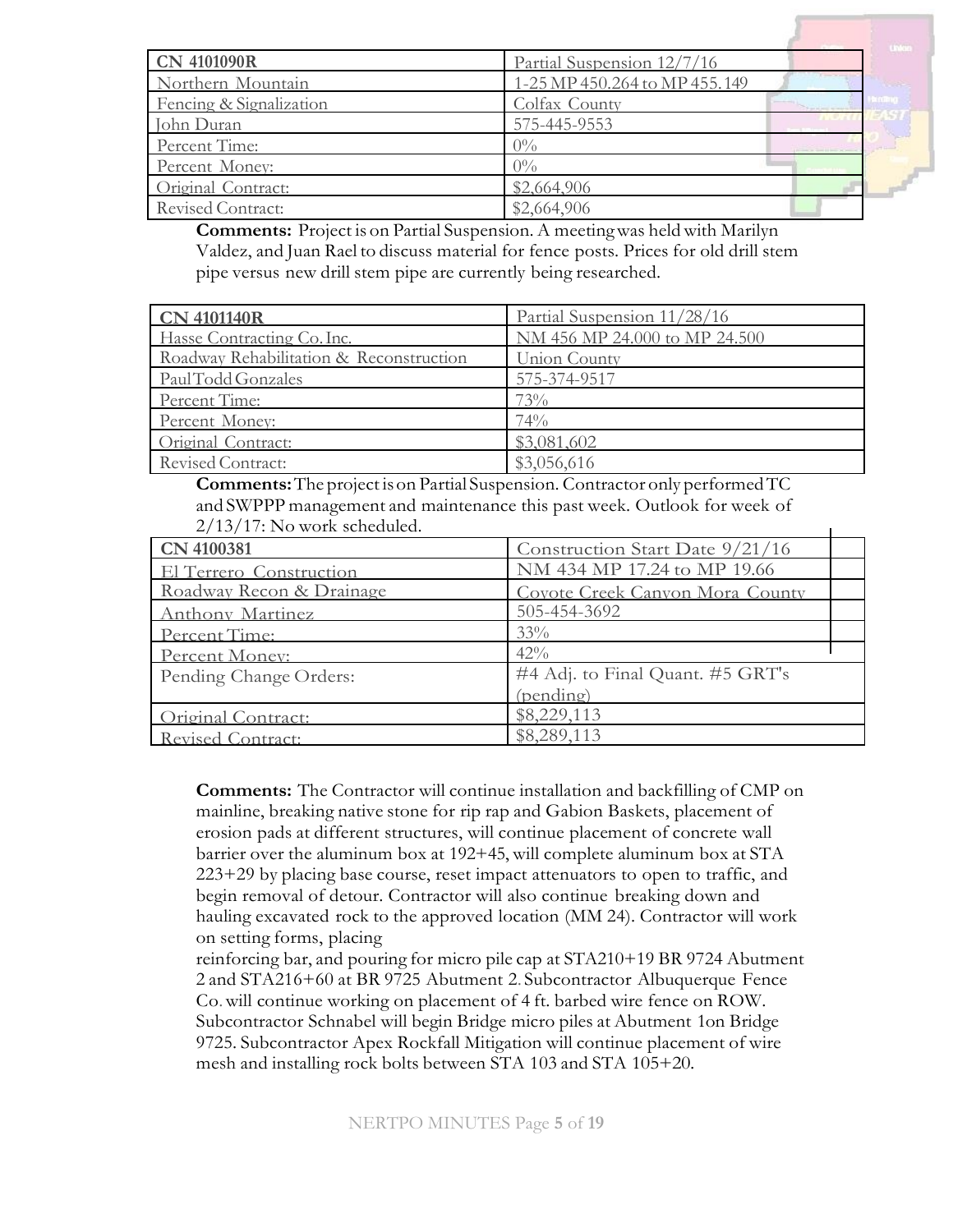TC: Shoulder work TC being utilized.A one lane closure with flagger is being utilized during working hours MP 17 to MP 20. <sup>A</sup> one lane closure utilizing temporary traffic signals is set up <sup>24</sup> hours <sup>a</sup> day between MP 19 and MP 19.7. Message boards are set up near the intersection of NM <sup>434</sup> and NM 120 and NM 434 and NM 518, 10 ft. width restriction. Speed reduced to15MPH.

**Unforeseen Developments:** Project Office is currently waiting for survey data from the Contractor for the soil nail and cast in place at wall locations due to large boulders being encountered.The Survey Data has been received and forwarded to the PDE for review.

| CN 4101040-4101110         | Partial Suspension 11/10/16                   |
|----------------------------|-----------------------------------------------|
| Fisher Sand & Gravel       | NM 518 MP 11.6 to MP 24.0                     |
| Roadway Rehabilitation and | San Miguel & Mora County                      |
| Veronica Lovato-Lerma      | 505-454-3628                                  |
| Percent Time:              | $0\%$                                         |
| Percent Money:             | $0\%$                                         |
| Pending Change Orders:     | #3 Adj. Field Lab Equip.#4 Re-Establish Field |
|                            | Lah Equip                                     |
| Original Contract:         | \$5,970,000                                   |
| Revised Contract:          | \$5,970,000                                   |

**Comments:** No project activity to report. The project is on Partial Suspension.

| <b>CN 4101210</b>               | Full Suspension 12/19/16    |
|---------------------------------|-----------------------------|
| Interstate Highway Construction | NM 283 MP 1.34-3.02 Bridges |
| Bridge Rehabilitation           | San Miguel County           |
| Veronica Lovato-Lerma           | 505-454-3628                |
| Percent Time:                   | 30%                         |
| Percent Money:                  | 28%                         |
| Original Contract:              | \$832,832                   |
| Revised Contract:               | \$829,290                   |

**Comments:** No activity to report. Project is on Full Suspension.

| <b>CN 4101020</b>              | Substantial Complete 12/1/16   |
|--------------------------------|--------------------------------|
| G. Sandoval Construction, Inc. | NM 209, MP 70.100 to MP 71.200 |
| Bridge Replacement             | Quay County                    |
| David M. Gonzales              | 575-461-4619                   |
| Percent Time:                  | 119%                           |
| Percent Money:                 | $93\%$                         |
| Original Contract:             | \$3,475,025                    |
| <b>Revised Contract:</b>       | \$3,455,054                    |

**Comments:** G Sandoval's subcontractor completed the fence on thewest side of the roadway. They still need to replace gates and install caps on posts. Estimate #14 is being processed. Office manager is going thru the file to make sure everything is completed.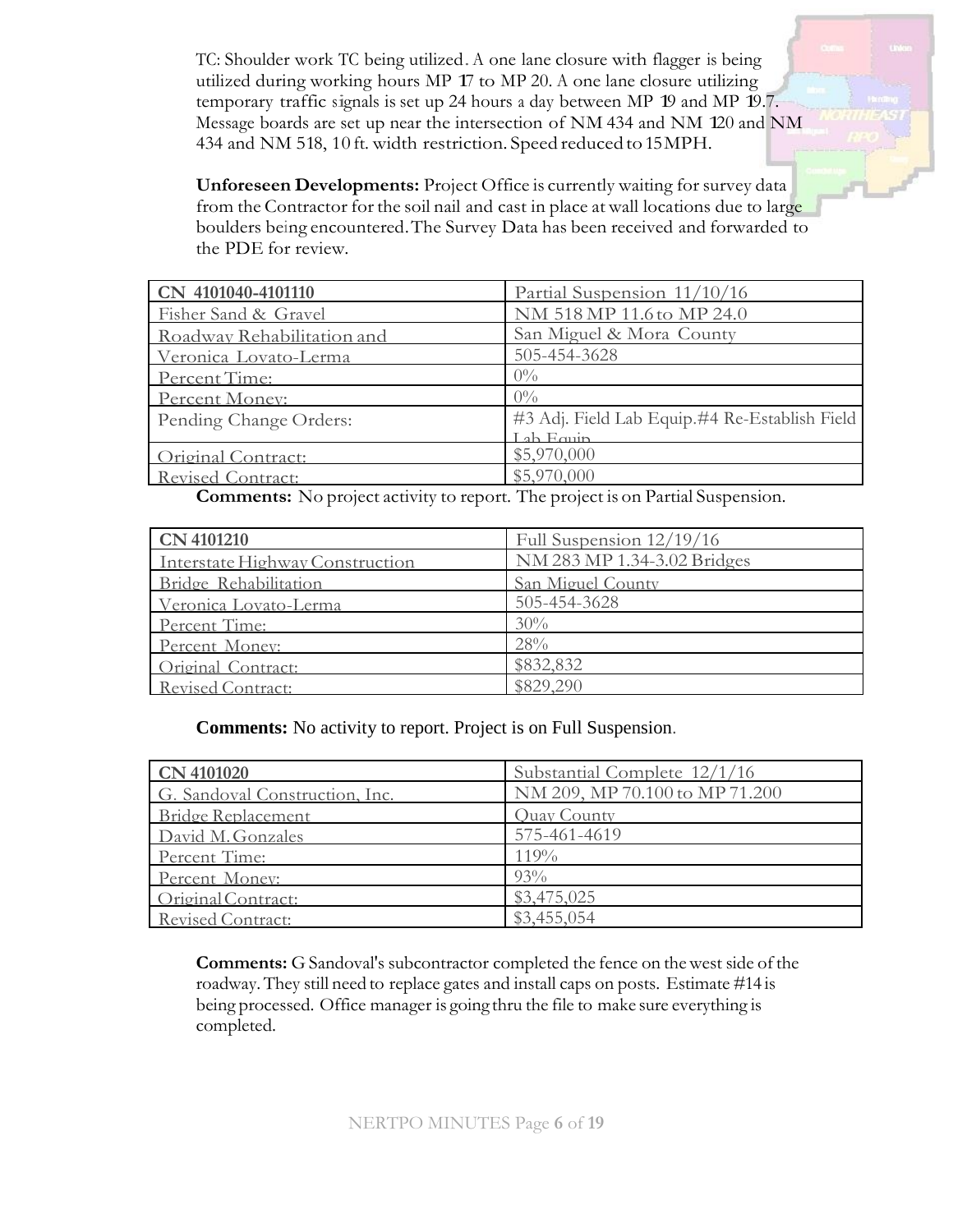**Unforeseen Developments:** Contractor hasindicated that they have been unable to be in contact with BSN surveying to get the Borrow, Roadway, and Bridge correction data from them.

**Difficulties with Contractor or Rep:**Contractor has been slowturning in documents for this project. Project Office has not seen corrective action plans from G Sandoval on the rejected OGFC or the south side of the bridge for the approach slab.

| C 4100320                   | Partial Suspension 2/9/17              |
|-----------------------------|----------------------------------------|
| Vital Consulting Group, LLC | NM 107 MP63.21 to MP63.446 MP64.758 to |
| Bridge Replacement Roadway  | San Miguel County                      |
| David M. Gonzales           | 575-461-4619                           |
| Percent Time:               | $0\%$                                  |
| Percent Money:              | $0\%$                                  |
| Pending Change Orders:      | $#1$ Est. GRT's                        |
| Original Contract:          | \$4,999,725                            |
| Revised Contract:           | \$4,999,725                            |

**Comments:** The Pre-Construction Conference was held at the District on 2/8/17. The CPM submitted on  $1/2/17$  was rejected again due to the work not being in sequence. The Contractor still has to submit several documents to the project office (pit agreements, water source agreement, yard agreements, subcontracts,  $QC$  plan). The Contractor did indicate a costsavingproposal atthe Pre-conon thedetour drill shafts but has not been submitted.

| <b>CN 9900710</b>  | Contract Maintenance                       |
|--------------------|--------------------------------------------|
| JH Supply Co.      | US 56 MP 0.000 to MP 94.300 Colfax & Union |
| Paul Todd Gonzales | 575-374-9517                               |
| Percent Time:      | $0\%$                                      |
| Percent Money:     | $0\%$                                      |
| Original Contract: | \$377,560                                  |
| Revised Contract:  | \$377,560                                  |

**Comments:** The project was placed on Suspension beginning December 5, 2016 due to winter weather. The project's Pre-Construction Conference was held on Tuesday, January 10, 2017 at 10:00am in the District 4 Auditorium.A tentative start date of February 20, 2017 was discussed during the Pre-Con. This will be dependent on weather conditions at that time.

| <b>CN 9900709</b>  | Contract Maintenance      |
|--------------------|---------------------------|
| $H$ Supply Co.     | 1-25 MP 299.1 to MP 460.0 |
| John Duran         | 575-445-9553              |
| Percent Time:      | $0\%$                     |
| Percent Money:     | $0\%$                     |
| Original Contract: | \$497,599                 |
| Revised Contract:  | \$497 599                 |

**Comments:** The project is on Partial Suspension. The Project Office is receiving documentation for the Pre-Con. An email was sent to Bo Simmons of JH Supply Co. requesting a date for the Pre-Con.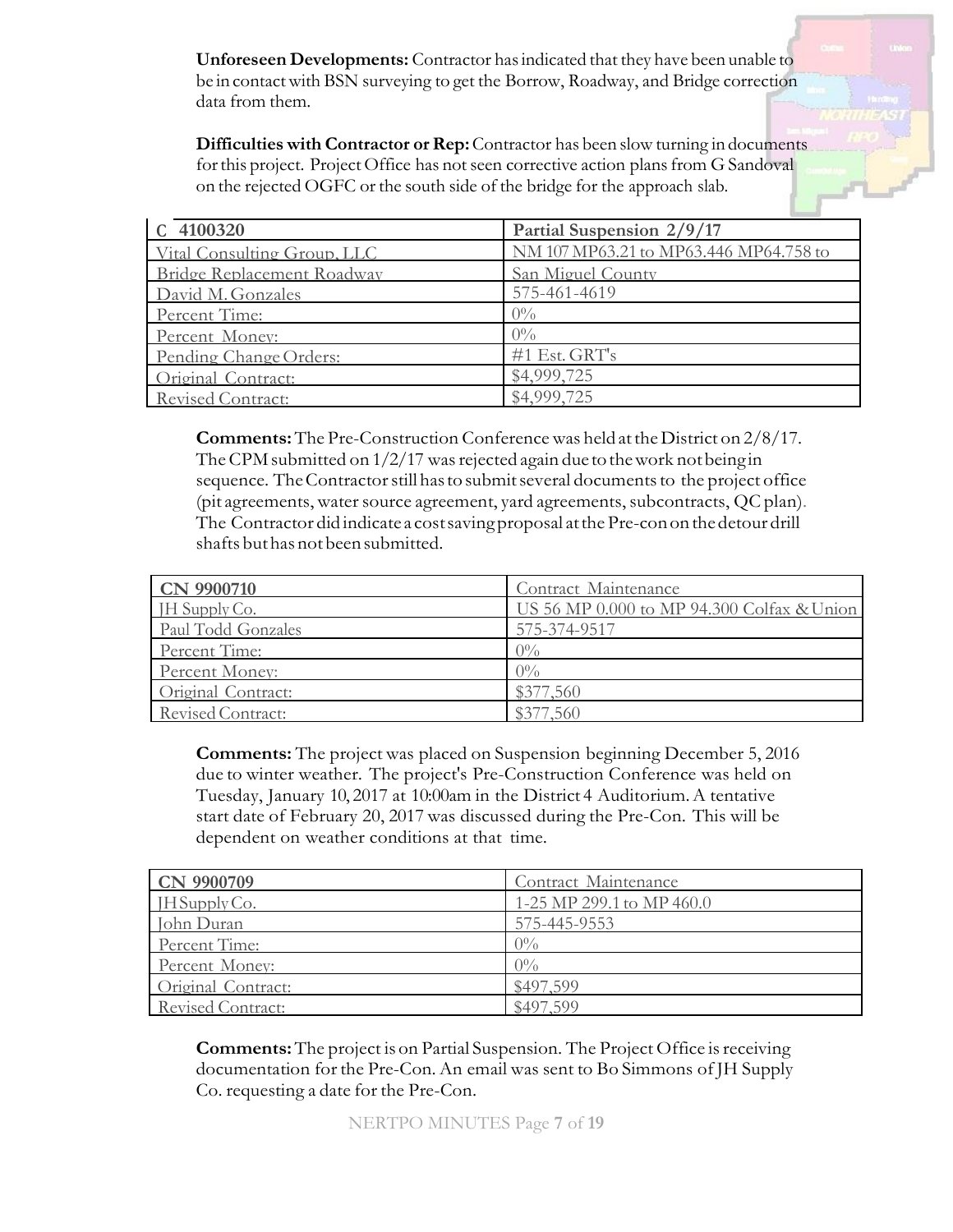| <b>CN 9900711</b>  | Contract Maintenance         |                                   |  |
|--------------------|------------------------------|-----------------------------------|--|
| $H$ Supply Co.     | US 64/87 MP 359.95 to MP 390 | <b>Contract Contract Contract</b> |  |
| John Duran         | 575-445-9553                 |                                   |  |
| Percent Time:      | $0\%$                        |                                   |  |
| Percent Money:     | $0\%$                        |                                   |  |
| Original Contract: | \$48,612                     |                                   |  |
| Revised Contract:  | \$48,612                     |                                   |  |

**Comments:** The project is on Partial Suspension. The Project Office is receiving documentation for the Pre-Con. An email was sent to Bo Simmons of JH Supply Co. requesting a date for the Pre-Con.

| CN HW2M400686 SP-4-17 (145) | Contract Maintenance      |
|-----------------------------|---------------------------|
| <b>Brasier</b> Asphalt      | 1-25 MP 437.7 to MP 422.1 |
| John Duran                  | 575-445-9553              |
| Percent Time:               | $0\%$                     |
| Percent Money:              | $0\%$                     |
| Original Contract:          | \$1,896,366               |
| Revised Contract:           | \$1.900.038               |

**Comments:** Brasier Asphalt anticipates commencing work in April 2017. Monies have been amended and an additional \$3,671.34 from \$1,896,366.31 to 1,900,037.65 as per Work Order Amendment #3 was received from Mr. Adam Romero, Assistant District Four Engineer-Maintenance.

| CN 9900708         | Contract Maintenance |
|--------------------|----------------------|
| $H$ SupplyCo.      | 1-40 MP 239 to 373   |
| Joe Montano        | 575-472-3900         |
| Percent Time:      | $0\%$                |
| Percent Money:     | $0\%$                |
| Original Contract: | \$686,524            |
| Revised Contract:  | \$686.524            |

**Comments:** The Pre-Construction Conference was held on 1-26-17. The Project Office has received all requireddocuments with the exception of Certificates of Compliance for materials to be utilized on project. Contractor wasnotified that absolutely no materials shall be placed on project without required Certificates of Compliance and validation with the Department's Approved Products List. Project was put on Partial Suspension as per IDC dated 12-21-16; therefore, no work has been performed.

### **Upcoming Projects:**

- US54 Logan Bridge Letting March 17, 2017. Bridge replacement. Waiting to see who the contractor will be on this. 600 weather working days on this project and a very large project for District VI.
- Raton Pass North Section Letting June 16, 2017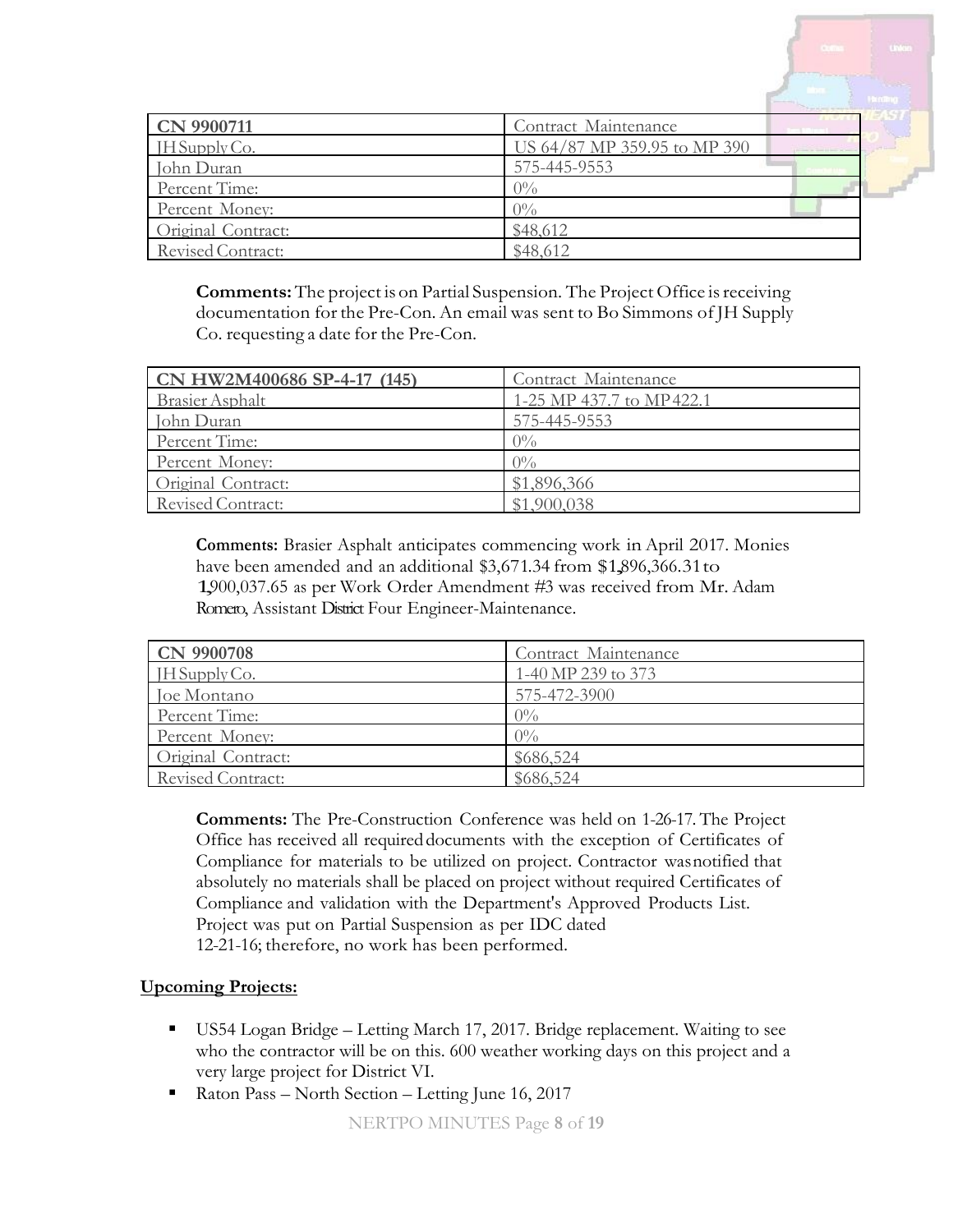- South Grand Ave Letting on June 16, 2017.
- $\blacksquare$  US54 Tucumcari Letting July 21, 2017

Mr. Trujillo commented that the budget has been cut every year and hope it stops. A couple of million this last round and it's been tough. Heather has placed them in dual funding so they have been able to kick off in 2017 and utilize part of 2018 funding. Mr. Trujillo stated that things are up in the air for the NMDOT funding but wants to thank his District IV staff and all the great work they do.

Chairman Cordova asked if funds to Coop or MAP are going to be cut. Heather Sandoval said they are continuing as normal.

Ms. Heather Sandoval stated that STIP Amendment #6 is up for public comment. The only thing needed was to add additional funds to finish the design of the big project Mr. Trujillo mentioned, but did not impact the state budget since those funds came from other funds in Santa Fe.

Ms. Sandoval stated they will be doing a draft of the FYY18-21 STIP and will provide this document to us within the next few months so we can see what it will look like.

Mr. John Herrera stated that any match waivers that were reevaluated and approved, amendments have gone out to entities for signature and he needs back asap so he can continue the routing.

Mr. Herrera stated Jan  $24<sup>th</sup>$  he sent out the solicitations for co-op cab school bus routes. The deadline for those is March 15, 2017. The educational letters went out February  $10<sup>th</sup>$ and has copies if the entities have not received a copy yet. Contact him if you have questions on deadlines.

Mr. Paul Sittig stated NMDOT Government to Government Unit is undergoing some minor restructuring as we work to fill staffing vacancies, including the LTAP position that was held by Lee Cabeza de Vaca.

TAP and RTP applications have been received and are being reviewed. GTG staff are developing both CMAQ and HSIP application guides, and we'll keep you updated in the coming months.

**VII. Presentation**: NMDOT, Mr. Damian Segura, Title VI Environmental Justice/LEP Program Office- Title VI Plan

Mr. Segura talked about the Title VI Plan. He went around the state talking about the ADA and VI Plans requirement of the submissions of those.

Mr. Segura explained what Title VI is: Title VI of the Civil Rights Act of 1964, 49 CFR, part 2, and all related regulations and directives. The Plan assures that no person shall on the grounds of race, color, national origin, gender, age, or disability be excluded from participation in, be denied the benefits of, or be subjected to discrimination under any federal program or activity.

Mr. Segura stated Title VI has always been a requirement. FHWA stated this needed to be in place. Oversight of the Title VI was given to Mr. Segura and states that any one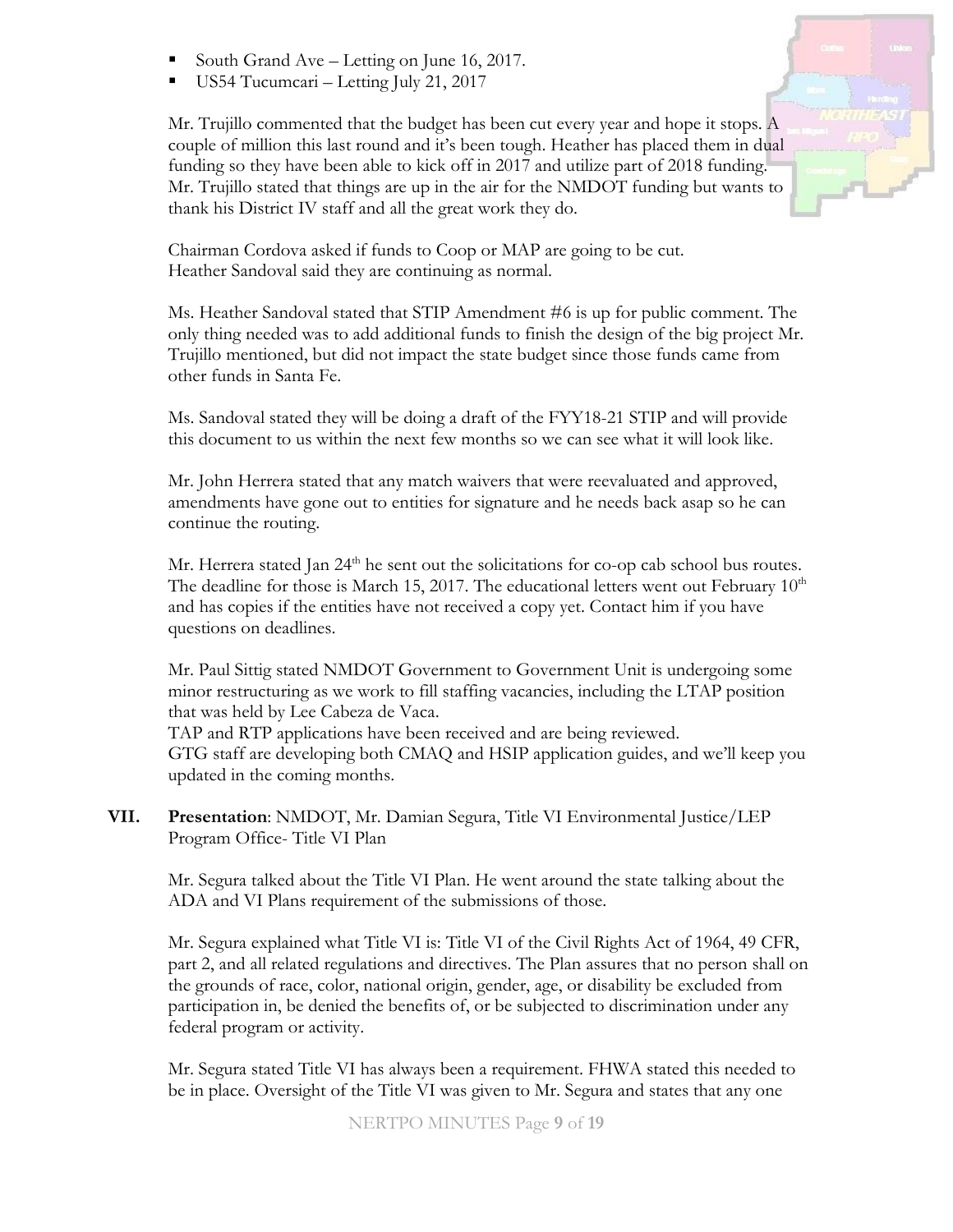receiving 2017 federal funds from NMDOT needed to have a VI Plan in place. Last February they sent out information that this was coming and due at the end of the year, and sent out the boilerplate for entities to use if they didn't have the expertise to create the Plan and meet the requirements. Then sent out another request in October 2016 saying that they were due on January  $13<sup>th</sup>$ , 2017. Tribal Entities are not required to submit a Title VI plan. Also, applies to ADA Plans but it is a best practice to have an ADA transition plan to be accessible to their elderly and disabled population. Any other entity needs to have one if they are planning to apply for federal funding.

Mr. Segura stated many Title VI Plans came in during January which they are now reviewing. He stated that the requirement this year was the submission and not necessary the approval of these plans. They are looking at the best practice Title VI Plans which were submitted. Some entities needed some additional work. Mr. Segura will ask permission of those entities that had the best practice plans to use them to send out to those entities in need of help. If the list handed out today does not document the entity having a plan, Mr. Segura stated they may be in jeopardy or delay of funding. FHWA and NMDOT are providing a **Title VI training the week of April 17th in Albuquerqu**e and will let the RTPO's know the date so they can send out to the entities. Seating for this training will be limited. Please contact Mr. Segura at 505-629-9890 [Damian.Segura@state.nm.us](mailto:Damian.Segura@state.nm.us) with questions or need additional help.

**VIII. Presentation**: Motor Vehicle Division (Mr. Jerry P. Valdez, Deputy Director) – Real ID Act



NERTPO MINUTES Page **10** of **19**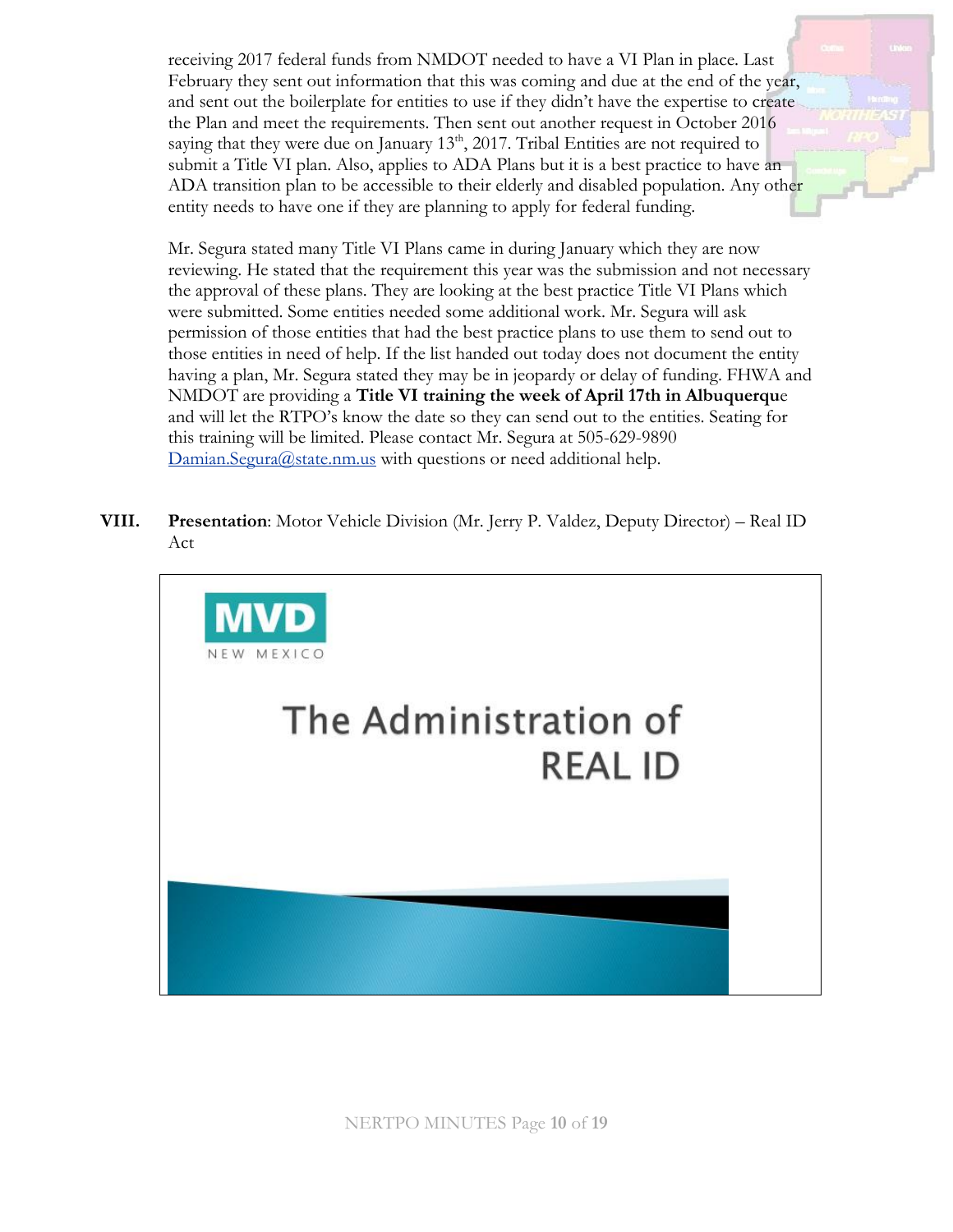# **REAL ID: Department of Homeland** Security

- Purpose: "Preventing terrorists from obtaining state-issued identification Franchise is critical to securing America against terrorism." The 9/11<br>Commission noted, "For terrorists, travel documents are as important as<br>weapons." The 9/11 Commission Report: Final Report of the National<br>Commission o
- Secure driver's licenses and identification documents are a vital component of a holistic national security strategy.
- Law enforcement must be able to rely on government-issued identification documents and know that the bearer of such a document is who he or she claims to be.
- Passed by Congress in 2005, the REAL ID Act enacted the 9/11<br>Commission's recommendation that the Federal Government "set Standards for the issuance of sources of identification, such as driver's<br>licenses." The Act established minimum security standards for state-<br>issued driver's licenses and identification cards and prohibits Federal agencies from accepting for official purposes licenses and identification cards from states that do not meet these standards.



NERTPO MINUTES Page 11 of 19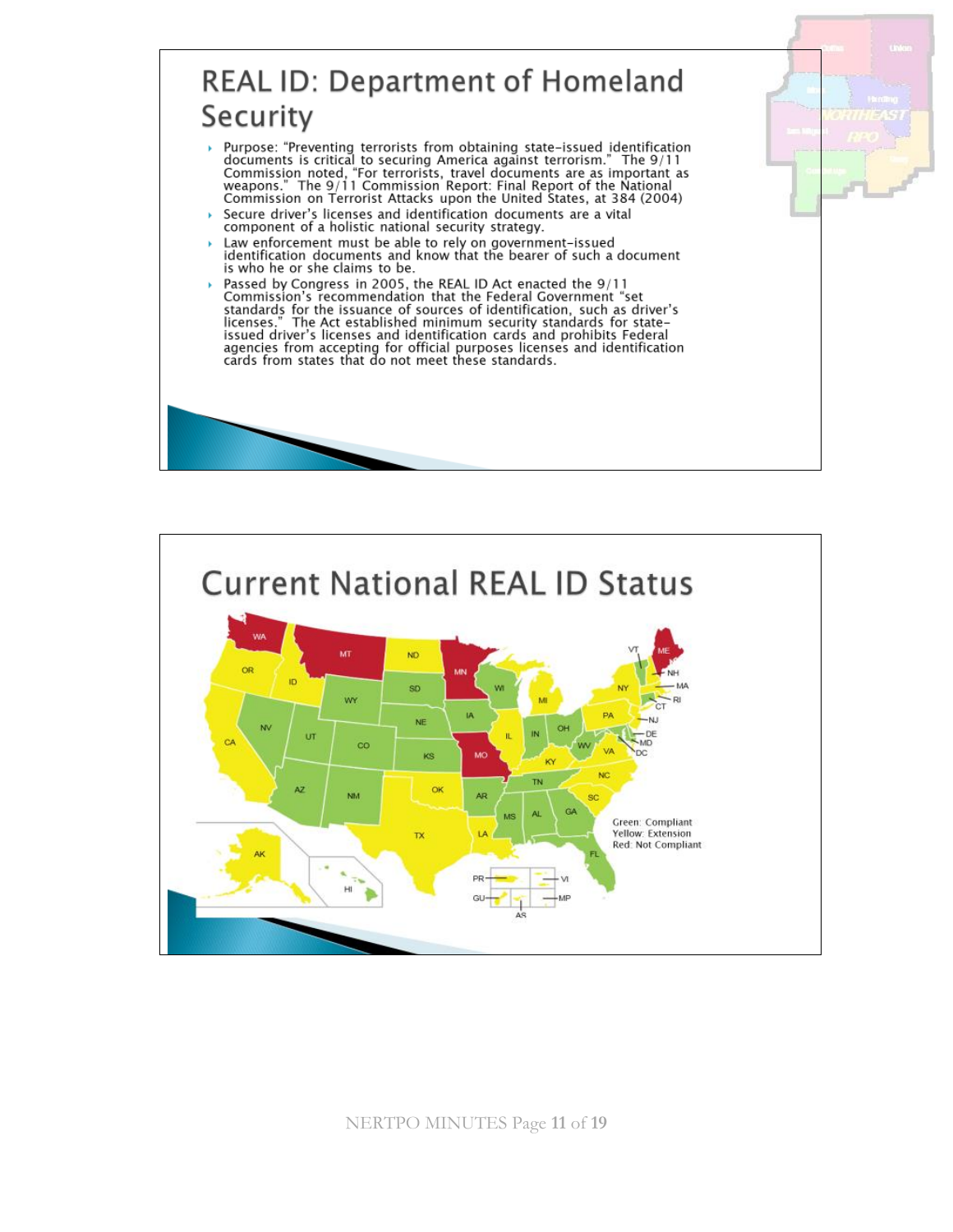

- ▶ February 15, 2016: HB 99 Passed the legislature
- March 8, 2016: Governor Martinez signs HB 99 into law
- September 6, 2016: Rollout of Tapestry the **MVD IT System**
- November 14, 2016: Rollout of REAL ID
- December 22, 2016: DHS Final Determination of Full Compliance with REAL ID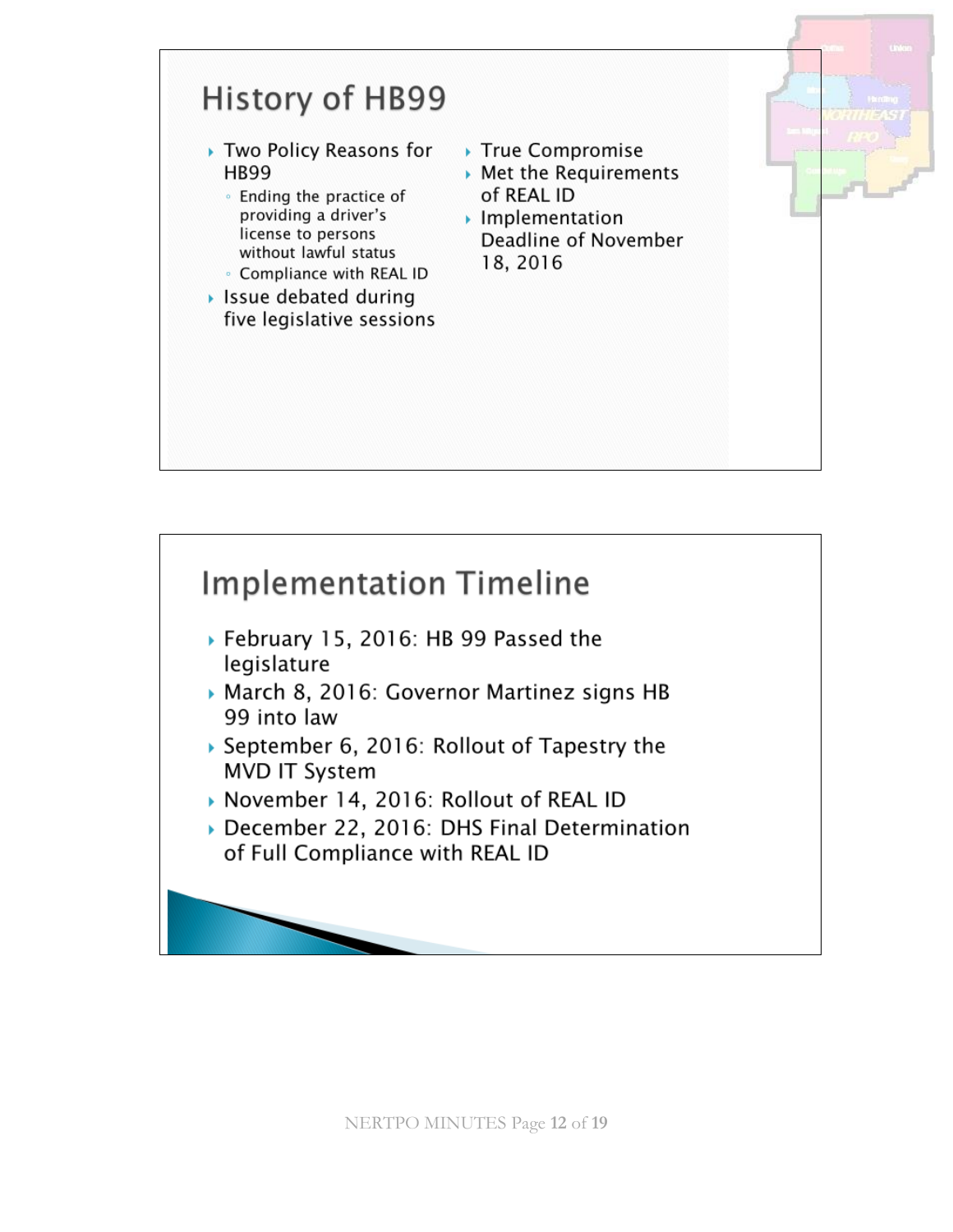

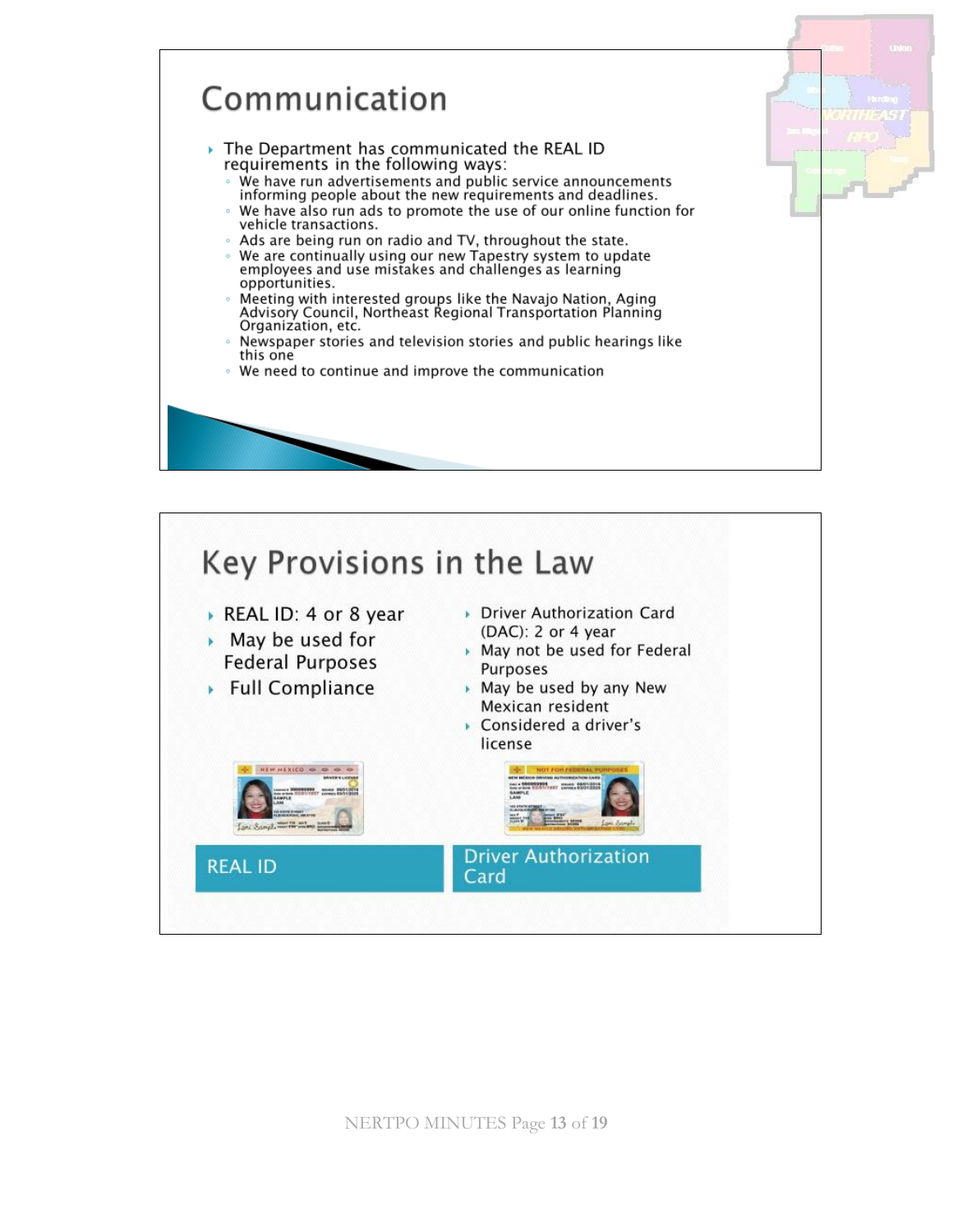



NERTPO MINUTES Page **14** of **19**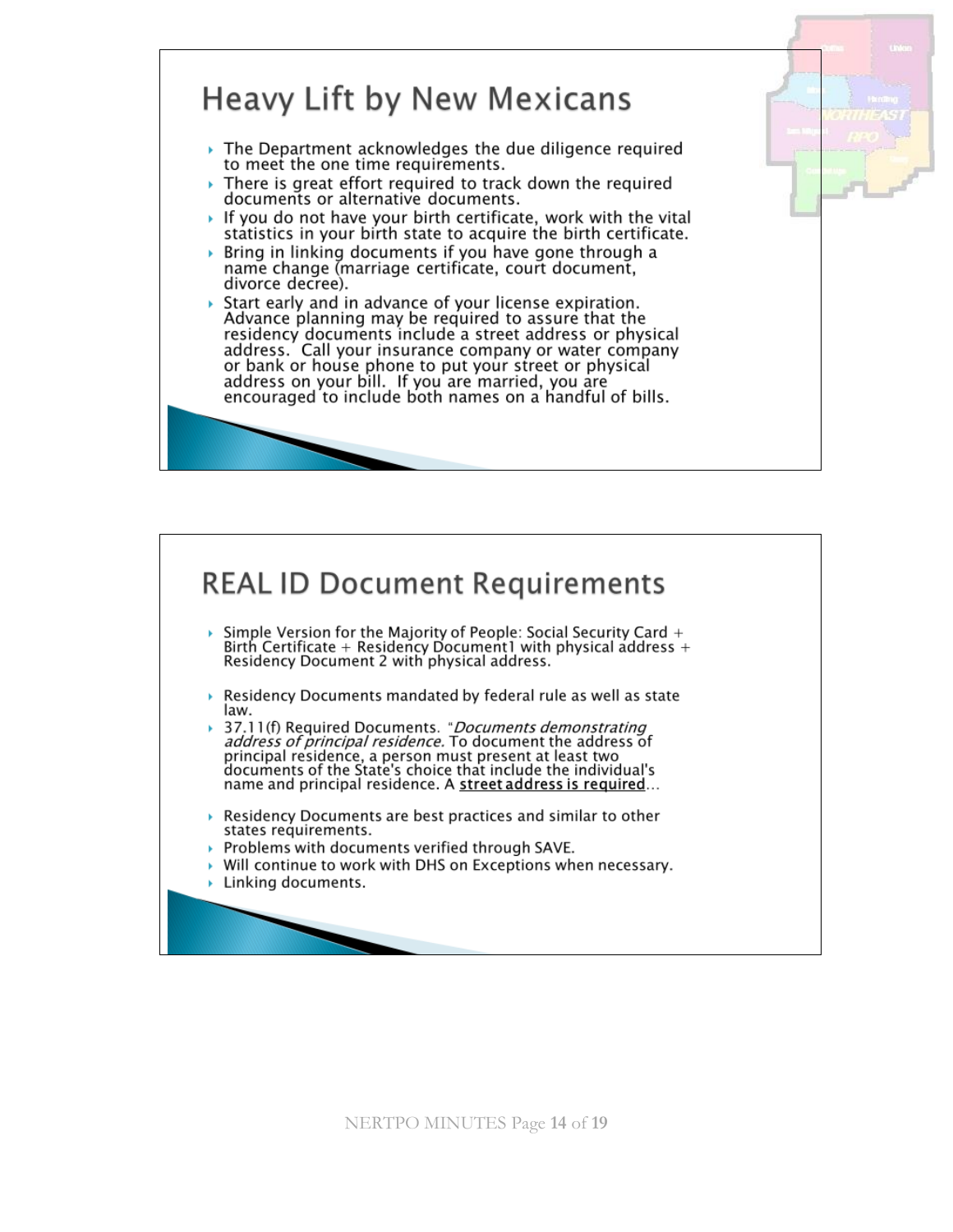

# **Tips**

- $\triangleright$  Make sure that your names match between your identification document, your identity document and your two proofs of residence
- $\rightarrow$  You will require an identity document with your full legal name
- It never hurts to bring your passport if you have one
- Plan well in advance
- Do not let your license expire
- Understand what you want and why you want it. A Driving<br>Authorization Card may be an option. Understand it will not get you on an airplane
- If your identify document contains your current legal name, you<br>do not need to provide proof of a name change. If your proof of<br>Identity document does not contain your current full legal name,<br>you MUST present documentatio
- Please treat the employees in the MVD office as you would like to be treated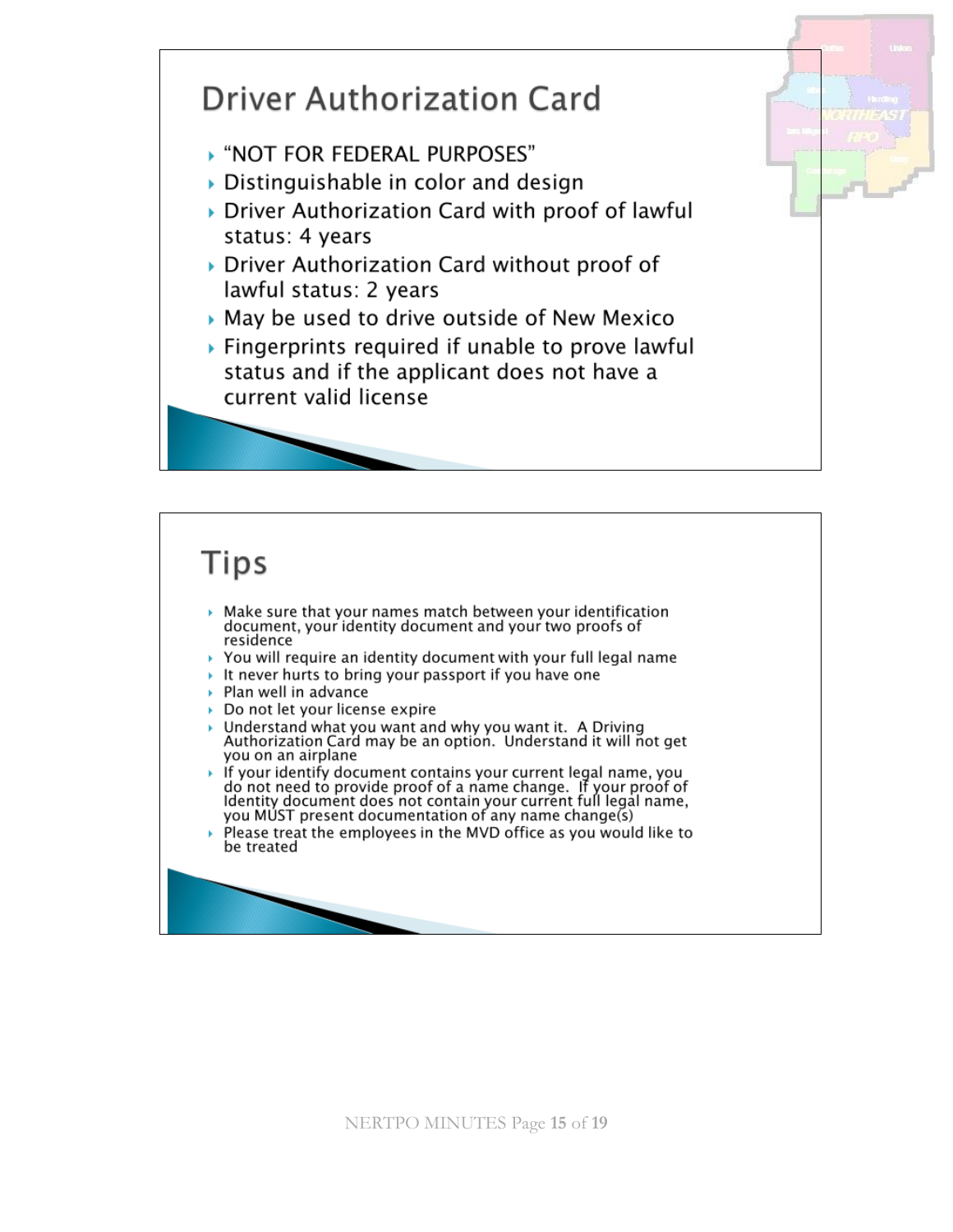



NERTPO MINUTES Page **16** of **19**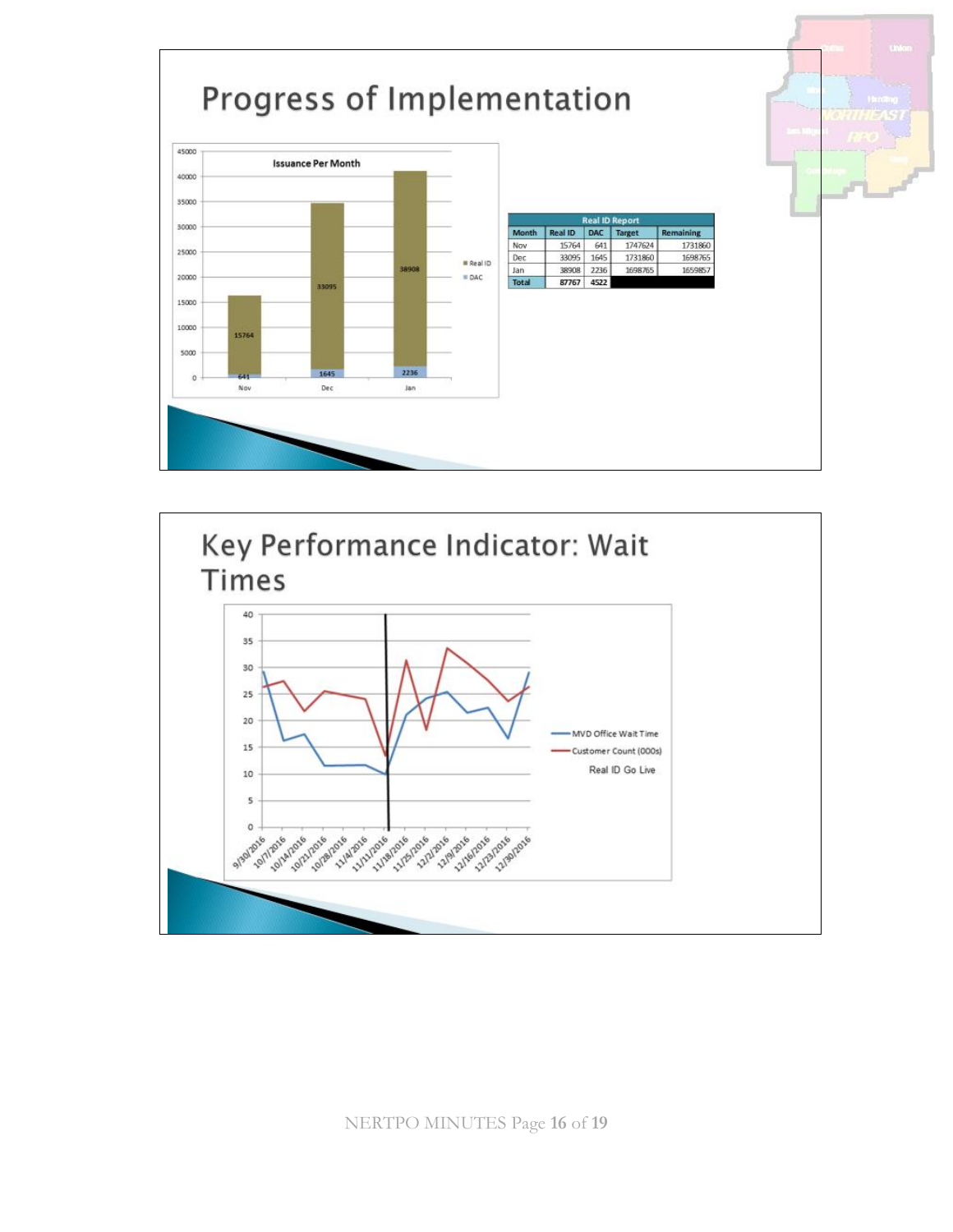

**IX. Discussion**: Project Status update (Local Government Members)

Eagle Nest – Completed Water Project

**X. Update from the NERTPO Planners/Program Managers** (Dolores Gonzales and Vincent M. Soule)

### Vincent Soule Report:

- HB63 GRANTING AUTHORITY TO ALL COUNTIES AND MUNICIPALITIES TO IMPOSE A TAX ON RETAIL SALES OF GASOLINE AND SPECIAL FUEL WITHIN THEIR JURISDICTIONS; CHANGING PERMITTED USE OF PROCEEDS OF COUNTY AND MUNICIPAL GASOLINE AND SPECIAL FUEL TAXES; PROVIDING FOR LOCAL ADMINISTRATION OF COUNTY AND MUNICIPAL GASOLINE AND SPECIAL FUEL TAXES; REVISING PURPOSES FOR WHICH BONDS MAY BE ISSUED; MAKING A CONFORMING AMENDMENT TO THE MOTOR VEHICLE CODE; REPEALING THE SPECIAL COUNTY HOSPITAL GASOLINE TAX ACT
	- o Act allows counties and municipalities to increase current gas taxes from \$0.02 per gallon to \$0.05 per gallon in \$0.01 per gallon yearly increments.
	- o Supported by New Mexico Municipal League.
	- o New Mexico has not had an increase in gas taxes for a significant amount of time.
	- o This tax revenue would not be considered new revenue.
	- o Revenue from this bill will be restricted to strictly transportation projects such as roadways and bridges.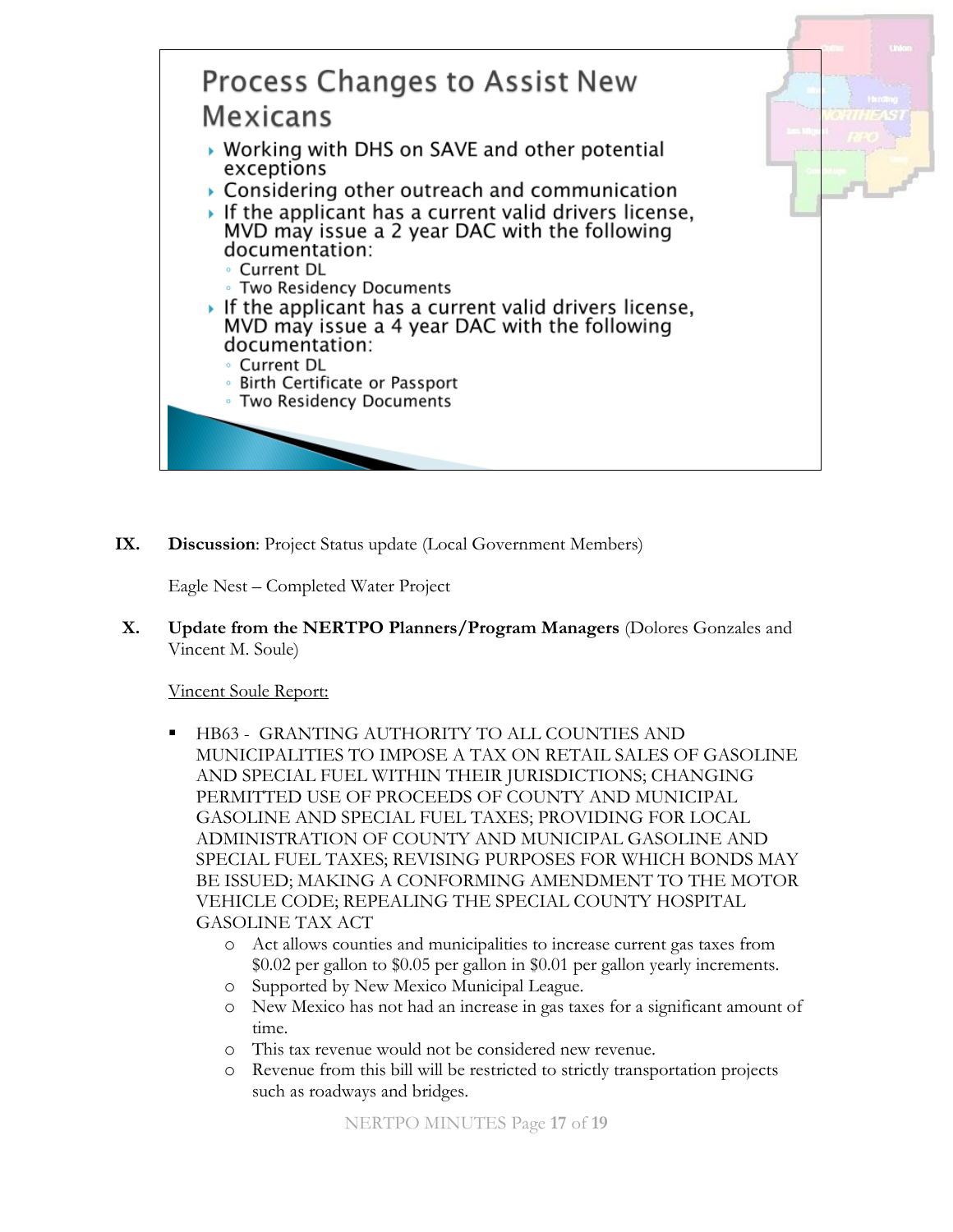- o A full fiscal impact report is available online.
- On the HR765
	- o Federal bill that has recently been introduced on January 31<sup>st</sup>.
	- o This bill seeks to reform a portion of the FAST Act that grants Surface Transportation Block Grant funding.
	- o Surface Transportation Block Grant is what TAP/RTP is funded by.
	- o This legislation seeks to move funding to projects that are considered in dire need of repair and maintenance.
	- o It is uncertain that this will move forward given current atmospheres within Congress.
	- o More will be reported as it develops.
- $\blacksquare$  Funding
	- o EPCOG is currently seeking out grants to make up for financial setback of the State.
	- o BNSF is a potential funding source
	- o Plateau offers grant for communities within their service area and EPCOG is currently applying for funding.
	- o Walmart will offer certain community grants for those who may service an area that has a Walmart.
	- o More grants and funding sources will be looked into and distributed.

# Dolores Gonzales Report:

# ▪ **TAP/RTP FFY18/19 Update (Dan Watts, Rosa Kozub)**

The Recreational Trails Advisory Board met on 2/2, and the TAP Selection Committee met on 2/6, to rank project applications. Both committees have some follow up items, but NMDOT hopes to announce project selection on schedule (in March).

- **Transportation Day**  $-3/9$  at the Roundhouse; please contact Jenifer Block at [Jenifer.Block@state.nm.us](mailto:Jenifer.Block@state.nm.us) if you'd like to reserve a table.
- Safety Target Setting Coordination Workshop for NMDOT and MPOs 4/5, MRCOG Boardroom, Albuquerque.
- Next **Transportation Commission** Meeting will be on March 16, 2017 in Albuquerque
- **Construction Manager / General Contractor (CM/GC)** 2/21-2/22 at MRCOG
- SAVE THE DATE- JUNE 28-30, 2017 **NATIONAL REGIONAL TRANSPORTATION CONFERENCE –** Denver Colorado
- **The IN\$DER** Funding Sources

# **CDBG:**

■ 2017 CDBG Application Workshop to be held Wednesday, March 15, 2017 Albuquerque Marriott Pyramid North Hotel, 5151 San Francisco Rd NE, Albuquerque, NM 87109. The registration deadline is March 8, 2017.